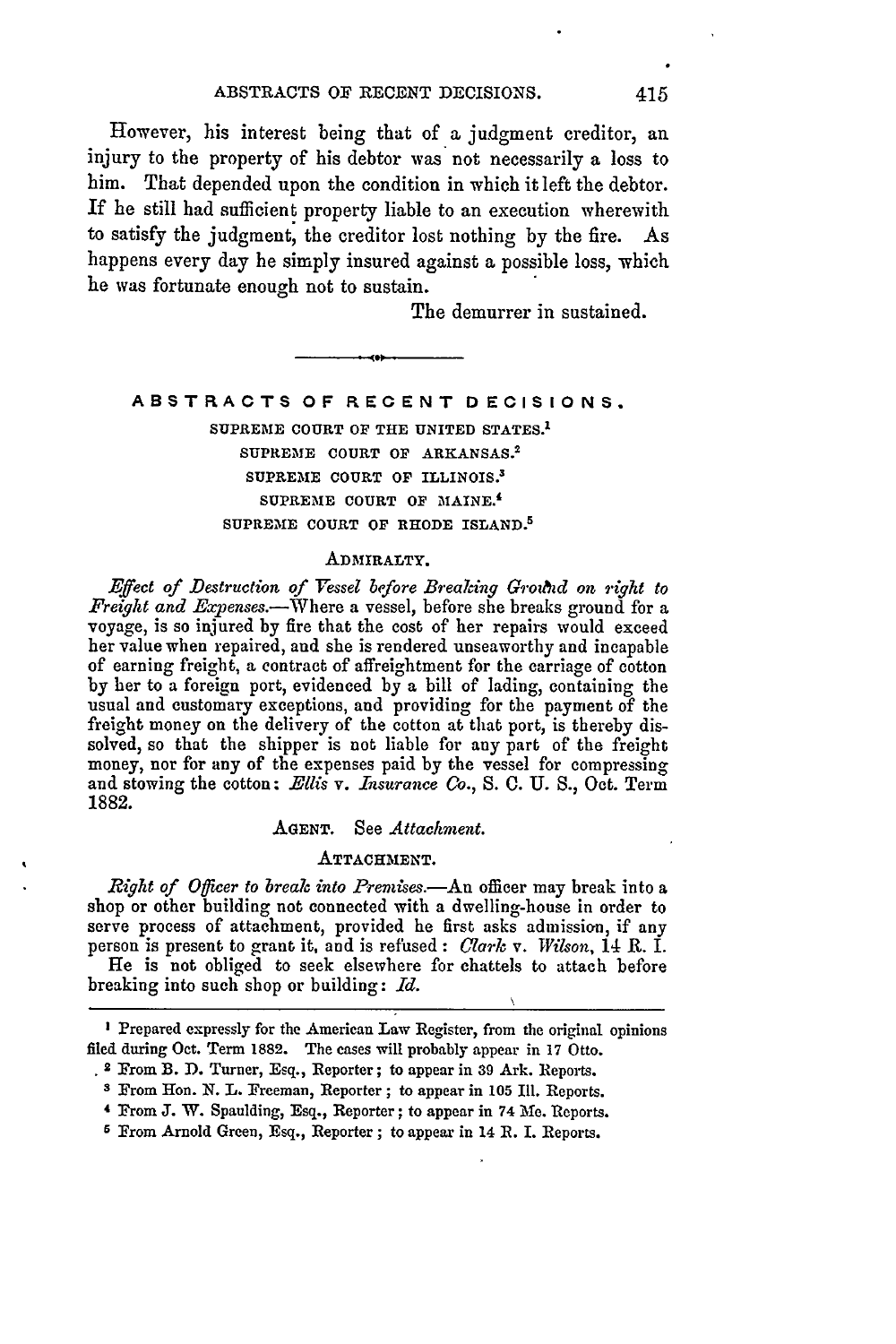*Bank Deposit as Agent.*—A. sued B. and attached B.'s funds on deposit in a bank. The bank in its disclosure as garnishee showed that the deposit was in the name of **-'** B., agent;" that it knew nothing of any principal for whom B. was agent, and that B. had never made known any principal. It appearing that no one had, as principal, ever claimed the deposit either before or after the garnishment : *Held,* that the bank was liable as garnishee of B. : *Procter v. Greene,* 14 R. I.

# **BILLS AND NOTES.**

*.Note signed as Treasurer.-In* an action upon a note reading as follows: "For value received as treasurer of the town of Monmouth, I promise to pay D. M. Ross or order \$160 in one year from date with interest. Win. *G.* Brown, treasurer," it was not shown or claimed that the treasurer was authorized or had the permission of the town in its corporate capacity to issue the note in its behalf': *Held.* that the note must be regarded as the note of Brown, and not the note of the town: *Ross v. Brown,* 74 Me.

*Indorsement of paid Note*— *Warranty.*—An indorser of a note or bill that has been paid is liable upon his indorsement as upon a new contract, and no notice or demand is necessary to fix his liability. For an indorser of past due or dishonored paper impliedly warrants that it is a subsisting, unpaid obligation ; just as he warrants that it is genuine, and not a forgery, or that it is not tainted by an illegal consideration as gaming or usury : *Airy v. Velson,* 39 Ark.

# COMMON CARRIERS.

*Liability as Insurers—Contract limiting Liability* —At common law, a common carrier is an insurer of the goods which he undertakes to carry; and a contract of exemption from liability as insurer for loss by fire. &c., must, like other contracts, be founded upon some consideration : *Taylor v. Little Rock, X!. & . Railroad Co.,* 39 Ark.

#### **CONTRACT.**

*Broker-Suit for Moneys Advanced and Services Reendered in Carrying out Alleged Immoral Contract-Evidence.-Evidence* that an overwhelmingly large proportion of all contracts made for sale of produce, at the Board of Trade of Chicago, are mere settlements of differences, is not sufficient to justify a jury in presuming that such was the nature of the transaction in any particular case : *Rountree* v. *Smith, S.* **0.** U. S., Oct. Term 1882.

Where plaintiffs do not sue on such contracts, but for service performed as brokers and for money advanced for defendant at his request, though it is possible they might. under some circumstances, be so connected with the immorality of the contract as to be affected by it if proved, they are certainly not in the same position as a party suing for the enforcement of the original agreement : *Id.*

#### CORPORATION.

*Street Railway-Power to use Steam-Charter.*--A charter authorizing a company thereby incorporated to maintain and operate a street railway along and over a public street in an incorporated town, which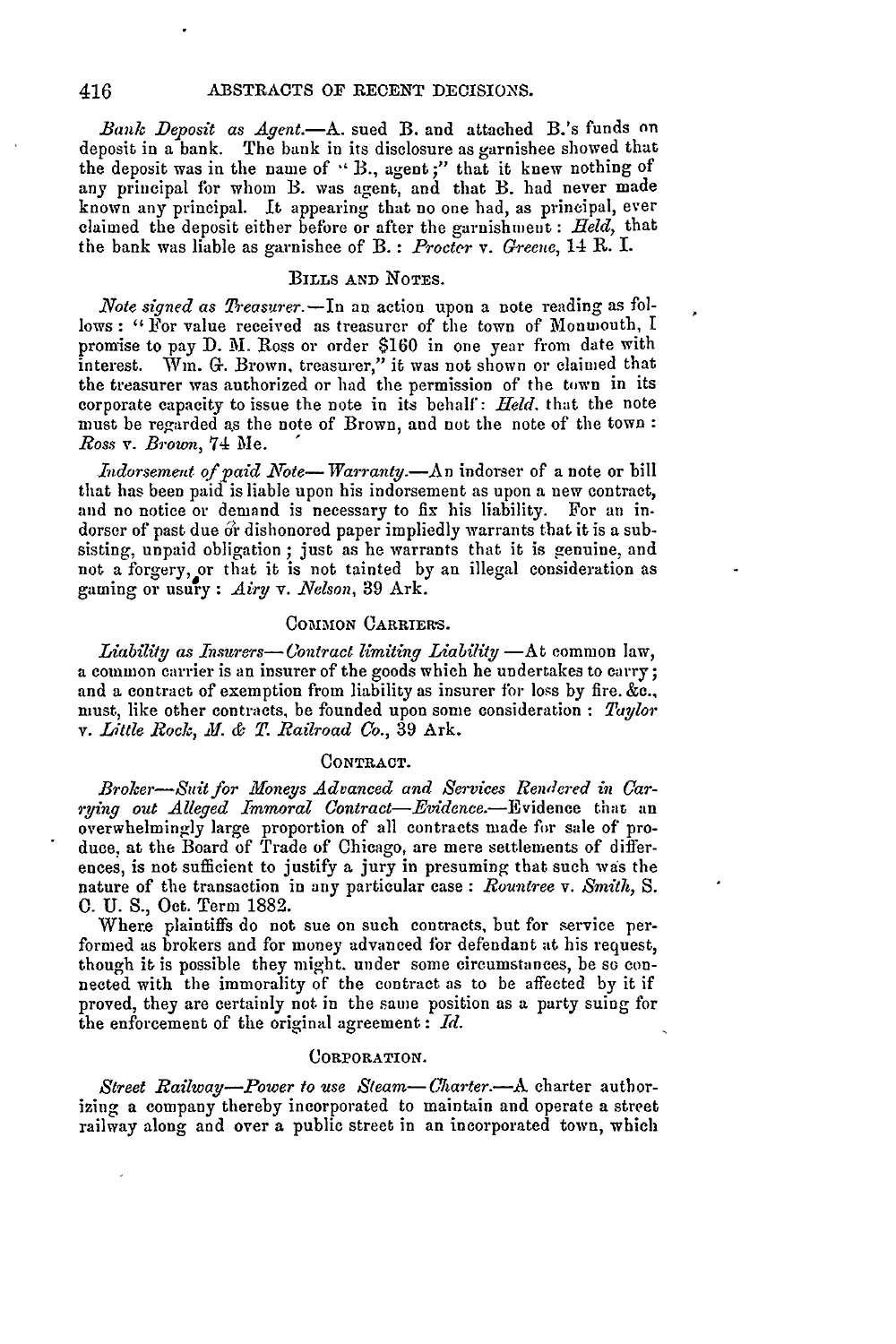is silent as to the character of the motive power to be used **ior** propelling the company's cars, will be intended as giving the right to use that kind of motive power which would be most conducive to the best interests and safety of the public having occasion to use the street as a com**mon** highway, and which was, at the time of passing the charter, in ordinary use: *North* Chicago *City Railway Co. v. Town of Lake View,* 105 Ill.

# **DAMAGES.**

*Bond-Penalty-Liguidated Damages.-When* a bond is given in the sum of five hundred dollars, to be paid on the failure to make a drain for a certain purpose and in a specified time, the sum is to be regarded as a penalty and not liquidated damages: *Smith* v. *Wedywood,* 74 Me.

A sum of money in gross, to be paid for the non-performance of a contract is, as a general rule, to be considered as a penalty and not liquidated damages: *1d.*

*Measure of-Neglect to Supply Articles* Sold.-The true measure of damages for a breach of a contract to sell and deliver five hundred gross of fruit jars, a part of which only were delivered, is the difference between the contract price and the market value of such articles at the time and place fixed by the contract for delivery. If such articles can not be had in the market where by the contract they were to have been delivered, they may be bought in the nearest market, and the additional cost of getting them there will be the cost in the market where they were to be delivered: *Capen v. De Steiger Glass Co.,* **105** Ill.

# **DEOEDENTS' ESTATES.**

*Payment by Debtor to Foreign Administrator.-When* a debt due to **a** deceased person is voluntarily paid by the debtor at his own domicil in a state in which no administration has been taken out, and in which no creditors or next of kin reside, to an administrator appointed in another state, and the sum paid is inventoried and accounted for by him in that 'state, the payment is good as against an administrator afterwards appointed in the state in which the payment is made, although this is the state of the domicil of the deceased: *Wilkins v. Ellett, S.* C. U. *S.,* Oct. Term 1882.

### **DEED.**

*Signature by Third Party in Name of one of the Parties-Subsequent Acknowledgment-Estoppel.-A* deed signed by B. with A.'s name, in A.'s presence, and under A.'s direction, is the deed of **A.:** *Goodell v. Bates,* 14 R. I.

If one whose name is signed by another to a deed, so far acknowledges the deed as to induce third persons to act on it as his, he may, without evidence in writing of an estoppel, be held precluded from subsequently denying the deed **:** *Id.*

# **EQUITY.** See *Limitations, Statute of.*

*Practice-Bill of Review-Time for Fiing Extended when an, Appeal had been taken.-A* decree was made by a Circuit Court, in December 1873, against two plaintiffs. In January **1874,** they **YoL. XXXI.-53**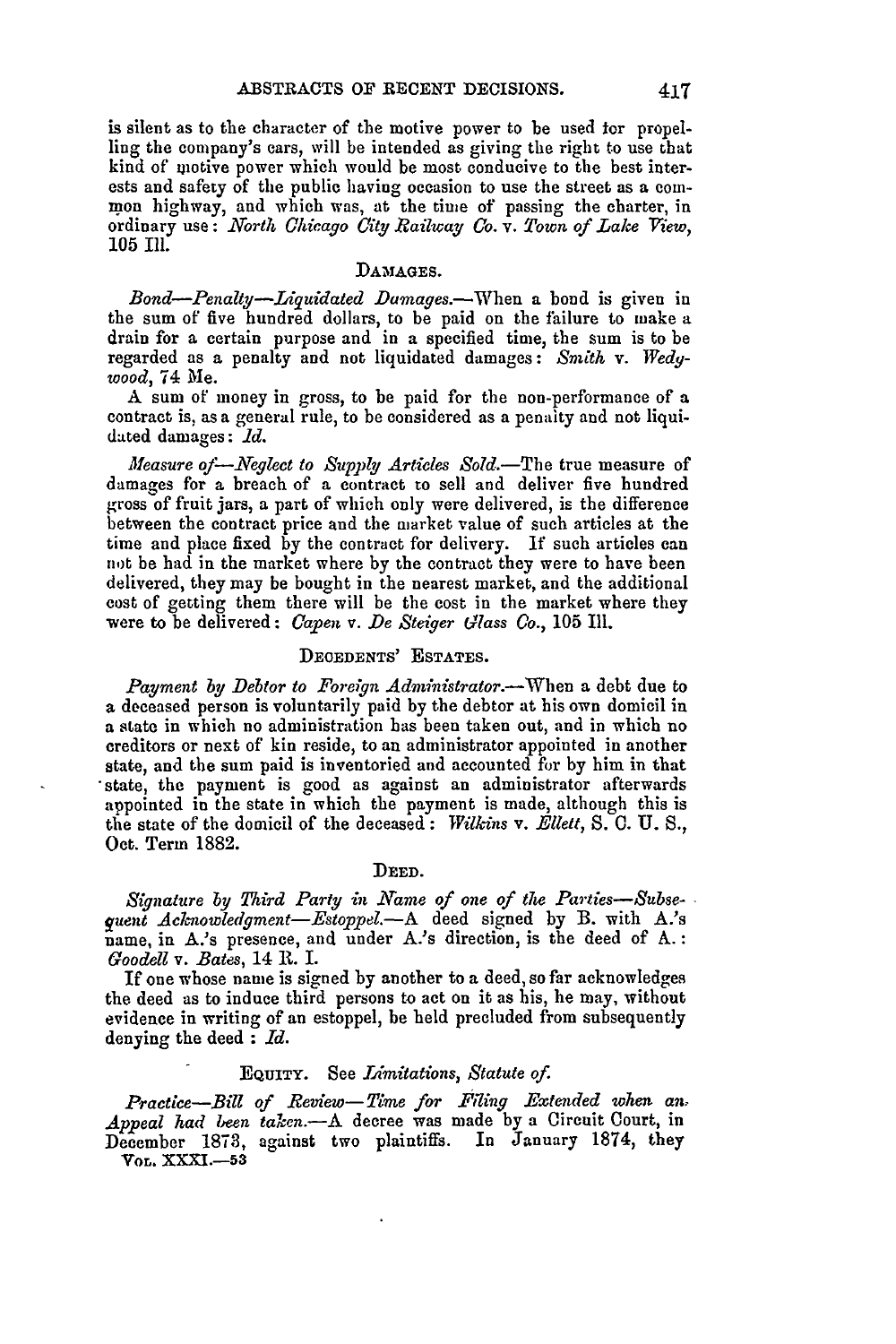418

appealed to this court. In December 1875, the appeal was dismissed for the failure of the appellants to file and dccket the cause in this court. In September 1876, a bill of review was filed for errors in law: *Held,* that the bill was filed in time, though not within two years from the making of the decree, because the control of the circuit court over the decree was suspended during the pendency of the appeal: *Ensminger v. Powers, S.* **0.** U. S., Oct. Term 1882.

*Obstructing Public Way-Special Damage-Right to bring Suit.-* A. filed a bill in equity against B. to prevent his obstructing a strip of land between their estates and houses, which originally belonged onehalf to the estate of each, but which had become a public way by fifty years' use. A. charged that the only access to his back door and yard was through the way over this strip of land. On demurrer to the bill: *.Held,* that the bill sufficiently charged special damage to the complainant.

*Held, further,* that the bill was maintainable to enjoin B. from obstructing the strip as a private way, A.'s right not being affected by the public rights subsequently acquired.

*.Reld,further,* affirming *Sprague'v. Rhodes,* 4 R. I. **301,** that the bill was maintainable to remove the nuisance complained **of,** though the complainant might have other remedies, and though the bill charged neither irreparable mischief nor a right established at law: *Gorton v. Tiffany,* 14 **R.** *..*

#### ESTOPPEL.

*When mere Silence not Sufficient.-If* one stands **by** silent when he should assert his claim, and by that induces a purchaser to believe that he has none, he will be estopped; but a mere knowledge that one is about to purchase, does not, of itself, impose upon the owner of an equity the duty of seeking him out and advising him against it: *Bramble v. Kingsbury,* **39** Ark.

#### EVIDENCE.

*Conversations as to Written* Contract.-Conversation between the parties to a written contract, after it has been executed and delivered, relating to a change of some of its provisions, is admissible in evidence: *Oakland Ice Co.* v. Maxcy, 74 Me.

### **HUSBAND AND** WIFE. See *Replevin.*

Irrevocable Power of Attorney—When valid.—An "irrevocable power of attorney" to collect rents, given as security for money loaned, is between the parties an equitable mortgage of the rents : *Joseph Smith Co. v. McGuinness,* 14 **R.** I.

Such a power of attorney executed by a married woman and acknowledged in the statutory form for a married woman's deed is valid against her: *Id.*

### **INJUNCTION.**

*When. granted to prevent a Trespass.-An* injunction will not lie to prevent a simple trespass to property, consisting of a single act, where the person committing or threatening the trespass is able to respond in damages: but if he is insolvent, and trespasses of a grave character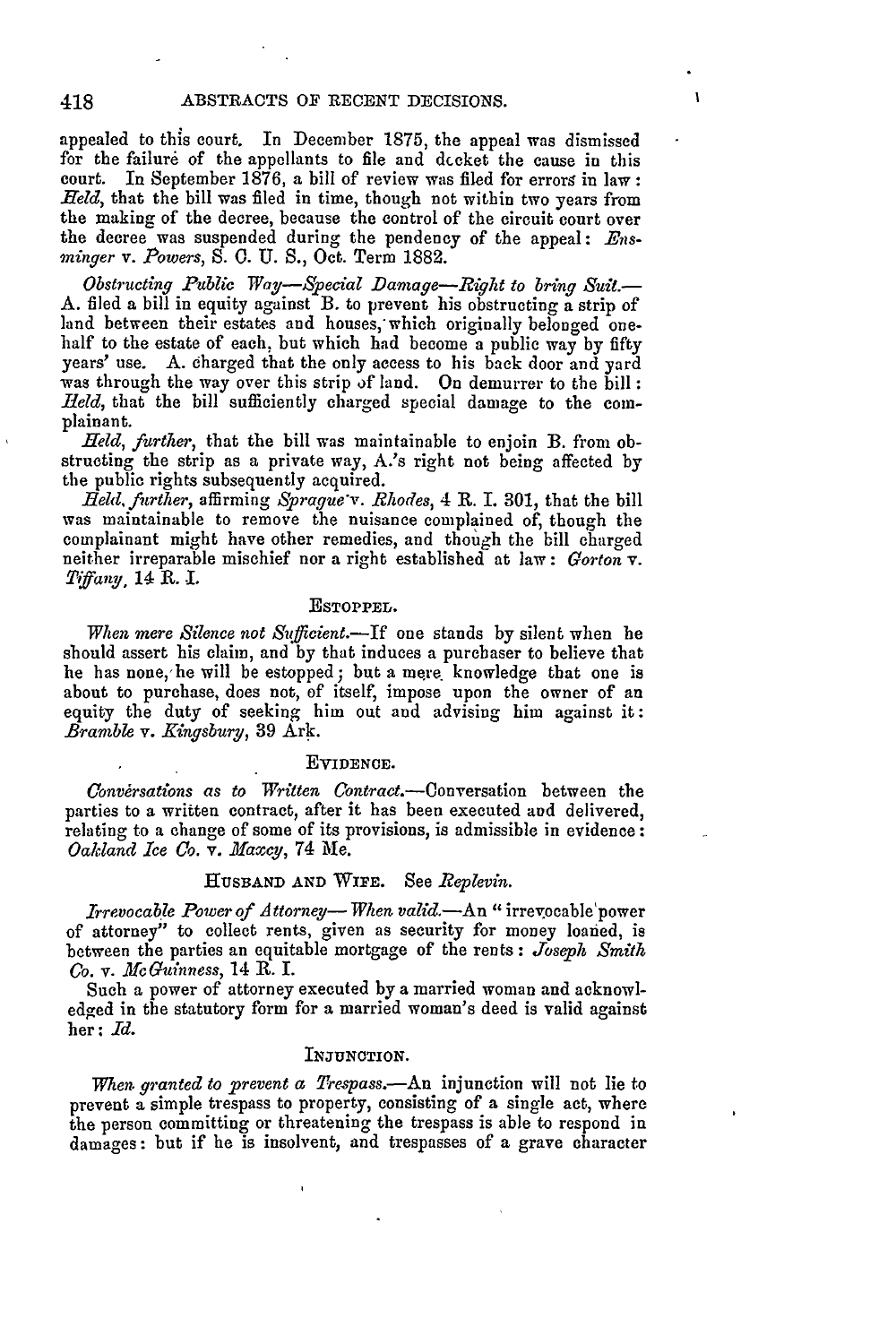are threatened to be repeated, equity will interfere to prevent the wrong by restraining the threatened trespass: *Owens v. Crossett,* **105** Ill.

# INSOLVENT LAW.

*Effect of United States Bankrupt Law on-Revival of.*-The Maine insolvept law of 1878 was a valid law when enacted, though its operation was suspended by the United States bankrupt law then existing. When the repeal of the bankrupt law took effect the insolvent law went into operation, and took cognisance of all acts within its provisions done while it was so suspended, and applied to contracts made during that time: *Palmer* v. *Hixcon,* 74 Me.

### **INSURANCE.** See *Partnership.*

*Description of Property by Location-Subsequent Removal.*-A policy of insurance against fire was issued on articles of furniture described as "all contained in house  $No.$ , McMillen street, Providence, R. I." The insured, without the knowledge of the insurer, removed these articles to a house in another street, where they were consumed. *Held,* that the statement of the locality of the furniture was to be construed as a continuing warranty. *Held, further,* reversing *Lyons* v. *Providence Washington Ins. Co.,* 13 R I. 347, that the insured could not recover: *Lyons v. Providence Washington Ins. Co.,* 14 R. **I..**

*Fire-Right to abandon Property.-A* policy of insurance is only a contract of indemnity against actual loss **;** and the consignee of goods damaged in transit, has no right to abandon them to the insurance company and claim the whole insurance, except in case of total loss, or of such serious damage as to render them unmarketable: *Hicks* v. *McGehee,* 39 Ark.

# INTOXICATING LIQUOR.

*License from United States- Omission to obtain State License.-A* license from the United States to sell liquor does not excuse one from obtaining license also as required **by** the law of the State; and a sale either on a steamboat or on land, without license from the county court of the county, is unlawful: *Pierson v. The State,* **39** Ark.

# JUDICIAL SALE.

*Rule of Caveat Emptor- Warranty by Executor.-It* is a general and well-settled rule, that the doctrine of *caveat emptor* applies to all judicial sales, under which falls an administrator's sale of lands of his intestate to pay debts of the estate: *Tilley v. Bridges,* 105 Ill.

An administrator or executor selling lands under a decree of court has no authority to warrant the title of the land he sells, and the purchaser at such sale is bound to examine the title, or purchase at his peril. If he buys without an examination, and obtains no title, he must, as a general rule, suffer the loss arising from his neglect, unless fraud or mistake has entered into the transaction: *Id.*

### LIMITATIONS, STATUTE OF.

Suit against County.-The Statute of Limitations may be pleaded by a county in bar of an action against it: *Gaines v.* **Eot** *Springs County,* 39 Ark.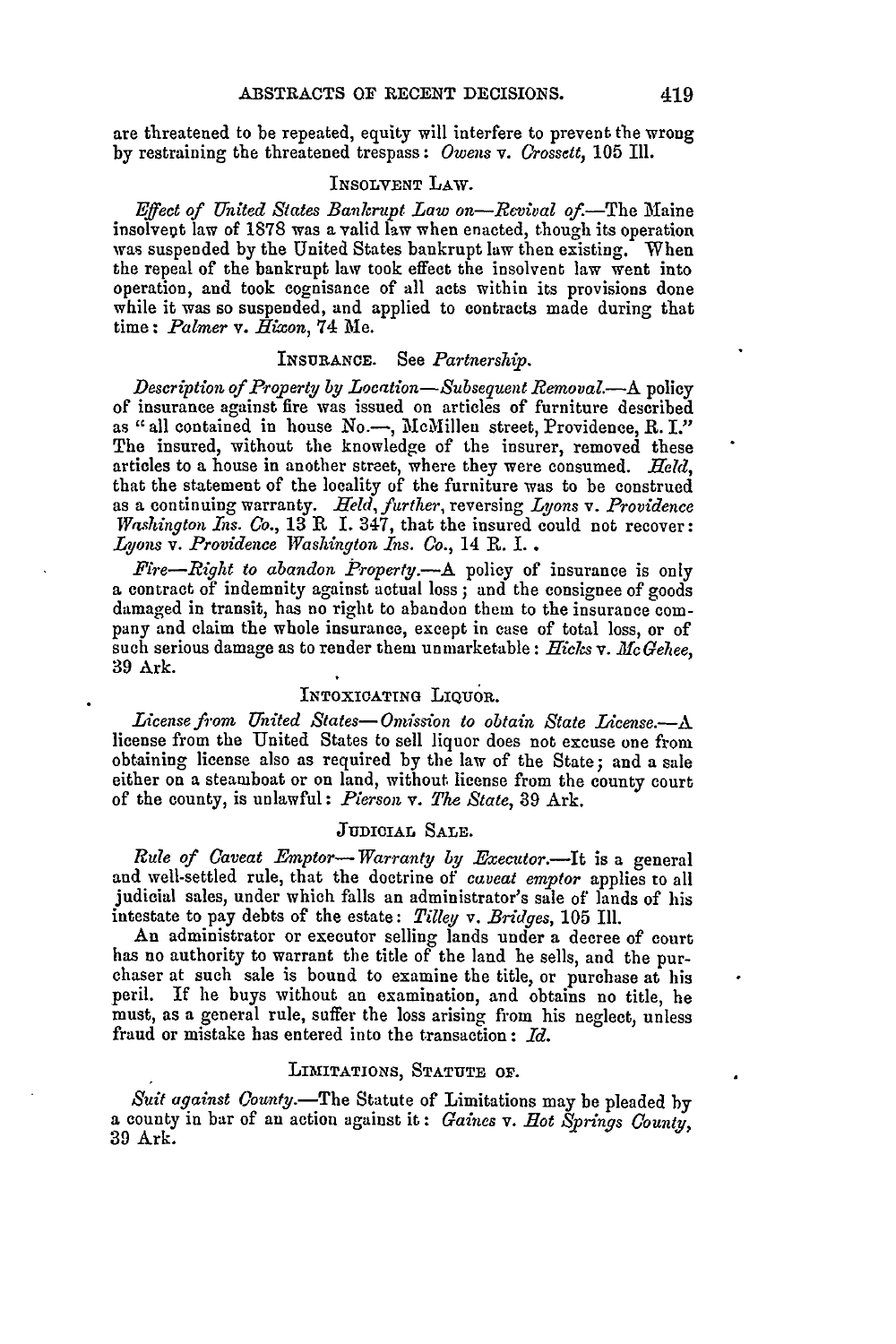Action against Carrier for Delay.-In an action for damages against a railroad company for unreasonable delay in the transportation of nierchandise, where a portion of such unreasonable delay occurred more than six years prior to the date of the writ, and continued so that a portion of the delay was within the six years: *Held,* that whatever damage was occasioned by such delay as occurred more than six years before the commencement of the suit, was barred, but such damage as was occasioned by inexcusable delay within that time was recoverable; *Jones v. Grand Trunk Railway Co.,* 74 Me.

### **MASTER AND SERVANT.**

*Liability of Master for Negligence-Duties as to Employees.*-A master is not liable for an injury to a servant occurring from the negligence of a fellow-workman, unless the latter was known to be careless or incompetent, so as to impute negligence to the master in employing him : *Fones v. Phillips,* 39 Ark.

When the performance of duties peculiar to the master, and properly appertaining to him as such, is intrusted to one who is, in other respects, a mere workman, upon the footing of others, such workman, *guo ad hoe,* and to the extent of the master's duty intrusted to him, stands in the master's place, and his negligence binds the master: *Id.*

Whenever the master delegates to another the performance of a duty to his servants, which the master has impliedly contracted to perform in person, or which rests upon him as an absolute duty, he is liable for the manner in which that duty is performed by the middle-man whom he has selected as his agent, and to the extent of the discharge of these duties by the middle-man, he stands in the place of the master, but as to all other matters he is a mere co-servant, and the question is not whether the master reserved oversight and discretion to himself, but whether he did in fact clothe the middle-man with power to perform the duties to the servant injured : *Id.*

It is the duty of a master, in assigning a servant to duty at or about dangerous machinery, to give to the servant detailed and special warnings as to all latent dangers not discoverable by a reasonable and ordinary exercise of diligence by the servant; but the master is not required to explain patent dangers at all, which are ordinarily incident to the service, and which it may be reasonably expected, under the circumstances, the particular servant can see and appreciate **:** *Id.*

# **MORTGAGE.** See *Husband and Wife.*

# **MUNICIPAL CORPORATIONS.** See *Limitations, Statute of.*

*Power to Declare a Nuisance- Use of Steam on Street Railways.-* Under a general grant of power to declare what shall be a nuisance, town authorities will have no right to pass an ordinance declaring a thing a nuisance which is clearly not such, such as the trade and calling of a physician, druggist and the like In all such cases as these, courts, acting upon their own experience and knowledge of human affairs, would say. as matter of law, the exercise of these trades or callings, or things of like character, are not nuisances, and that any attempt to so declare them would be an unwarranted abuse of the power: *North Chicago City Railway Co. v. Town of Lake View,* **105** Ill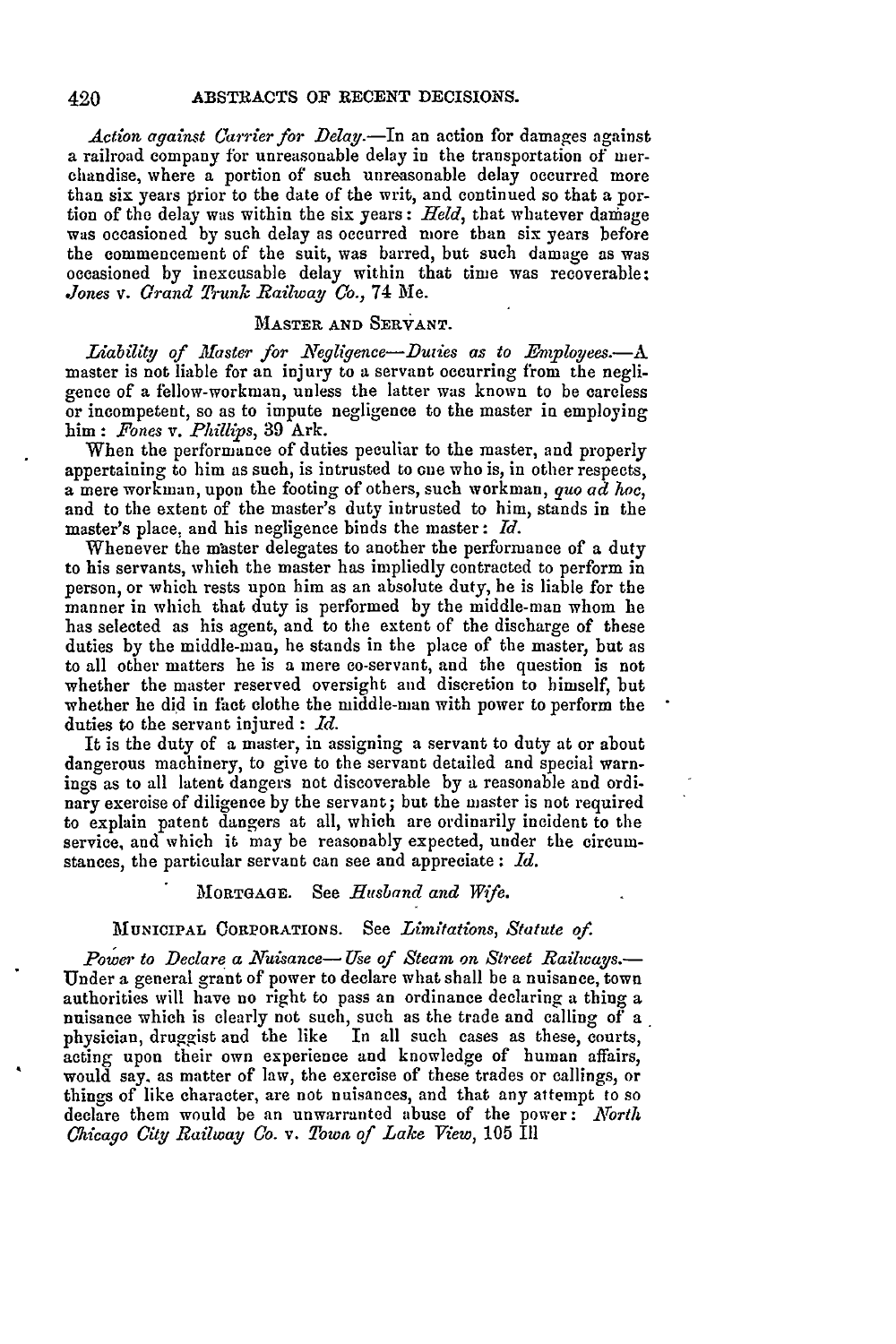In doubtful cases, however, when a thing may or may not be a nuisance, depending upon a variety of circumstances requiring judgment and discretion on the part of the town authorities in exercising their legislative functions, under a general delegation of power to declare and define what shall **be** nuisances, their action, under such circumstances, would be conclusive of the question : Id.

On the other hand, there are many things which courts, without proof, will, on the same principle, declare nuisances, as, for instance, the digging of a pit. or erection of a house, or other obstruction in a public highway, and an ordinance declaring such things a nuisance would be valid on its face, and a conviction might be had under it without any extrinsic proof to show the act complained of was in fact **a** nui- sance ; and of this character is the use of steam for the purpose of propelling street cars along a public street in a thickly populated town: *Id.*

*Right of (redtor-Power of Court to compel Levy of Ta xes.-* Where a city is, by its charter, limited to the levy of one per cent. of taxes for all purposes whatever, and the charter provides that threetenths of that per cent. shall be for the payment of its bonded indebtedness, and the city does levy a one per cent. tax, the court, on the application of a creditor having recovered judgment on bonds of the city, will compel the city authorities to apply three-tenths of such taxes to the payment of such judgment, if that much is necessary. In such  $\sim$  case the creditors are entitled to have this levy annually made, so long as necessary to discharge their debts, and the city cannot lawfully devote more than seven-tenths of that levy for any fiscal year to current expenses: *Gity of East St. Louis v. Underwood,* **105 I11.**

### **NEGLIGENCE.**

*Injury to Passengers by Joint Negligence of two Railroads-Right to Site either Company.-Where* a passenger on a railway train is injured by the mutual negligence of the servants of the company on whose train he is rightfully travelling and of the servants of another whose train he is rightfully travelling, and of the servants of another company with whom he has no contract, there being no fault or negligence on his part, he or his personal representative may maintain an action against either company in default, and will not be restricted to -in action against the carrier company on whose train he was travelling: *W., St. L. & P. Railway Co. v. Shacklet, 105 111.* 

*When not Contributory egligence for Passenger to Ride with his Arm on Windowsill of Railroad Car.-A* freight car was left standing on a side track so near the main track as to make a collision with an approach**ing** train inevitable. A passenger on the train was sitting with his right elbow on the sill or base of an open window resting his head on his right hand. The corner of the coach, in which the passenger was riding, struck the freight car so that it jarred the passenger's elbow outside the window and his arm was crushed between the two cars: *Held,* that the managers of the road were culpably negligent in leaving the freight car in the position it occupied, and that it was not, under the circumstances, contributory negligence for the passenger to ride with his elbow on the sill of the open window: *Farlow, Receiver, v. Kelly,* **S. 0.** U. **S.,** Oct. Term 1882.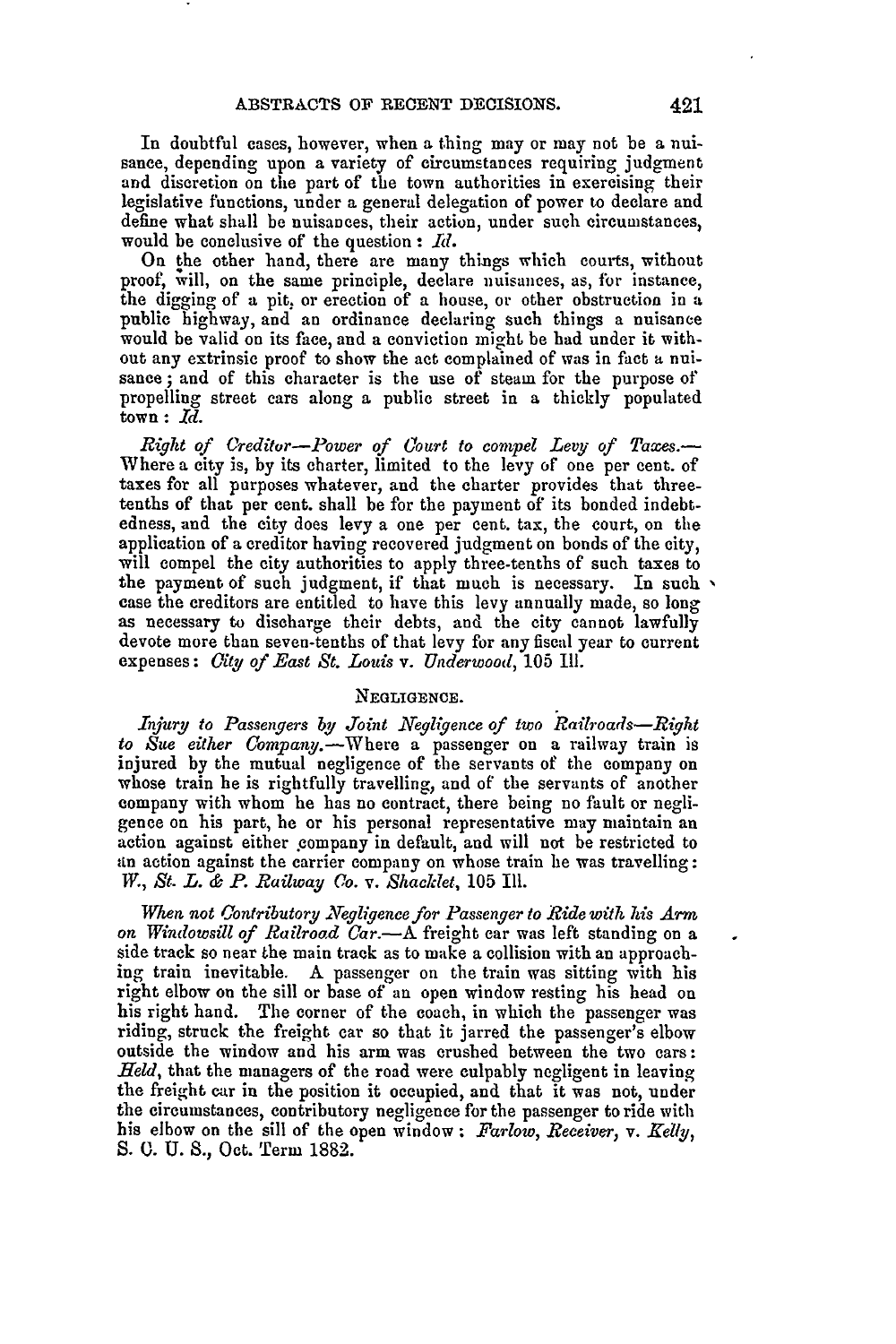#### **OFFICER.**

Power to Remove.-In the absence of constitutional or legislative restriction, where no definite term of office is prescribed by law, the power of removal is incident to the power of appointment; **and** it is a corollary of this rule that where the appointing power may remove for cause, he is the sole judge of the existence of the cause: *Patton* v. *raughan,* 39 Ark.

*Action on Oficial Bonds-Settlement with County' Court.--In* an action on a treasurer's official bond, his settlement with the county court is conclusive against him and his sureties: *Hunnicutt* **v.** *Kirkpatrick,* 39 Ark.

### PARENT AND **CHILD**.

*Riglht to Custody.-The* father of an infant child is entitled to its custody rather than the mother: *State v. Barney,* 14 **R.** I.

When the father has entrusted the child to its grandmother, **the** custody of the grandmother is in legal intendment that of the father: *Ic?.*

Hence, when the mother, assisted **by** her brother, forcibly took the child so entrusted from its grandmother, the force being exerted **by** the mother's brother and at the mother's request: *Held,* that the brother was criminally liable for assault and battery **;** *Id.*

#### **PARTNERSHIP.**

*Insurance with Firm Moneys.*—Where insurance against loss by fire is effected by a member of a firm in the firm's name, upon property of the firm, and the premium therefor is paid for from funds of the firm, though charged by such member to himself, the insurance will be for the benefit of the firm notwithstanding the member thus effecting it intends it for his own private benefit: *Tebbetts v Dearborn,* 74 Me.

*Right of Retiring Partner to Lien on Partnership Assets for Payment of Firm Debts.-If* one partner, on a dissolution of the firm, sells his interest in the partnership stock of goods to his co-partner, relying alone upon the agreement of the latter to pay the firm indebtedness, the retiring partner will have no equitable lien on the goods for the payment of the partnership liabilities, that can be enforced in equity : *Parker v. -Merritt,* 105 Ill.

But where, on the dissolution of a partnership, an amount of the stock of goods equal to the firm indebtedness is left with one who continues the business, to be converted into money, with which he is to pay the partnership indebtedness, he can not be held a purchaser, so as to subjeet the goods to the payment of his individual debts as against the equities of the retiring partner, but he is a trustee of such goods for the payment of the firm liabilities, and the trust may be enforced in equity by the retiring partner for the benefit of the partnership creditors, as against subsequent purchasers or execution creditors with notice of the equities of the retiring partner.

#### **PATENT.**

*Fractice-Dismissal of* Bill.-The practice of dismissing a bill because the inventions described in the patent are not patentable, when no such defence is set up in the answer, is not unfair to the complainants